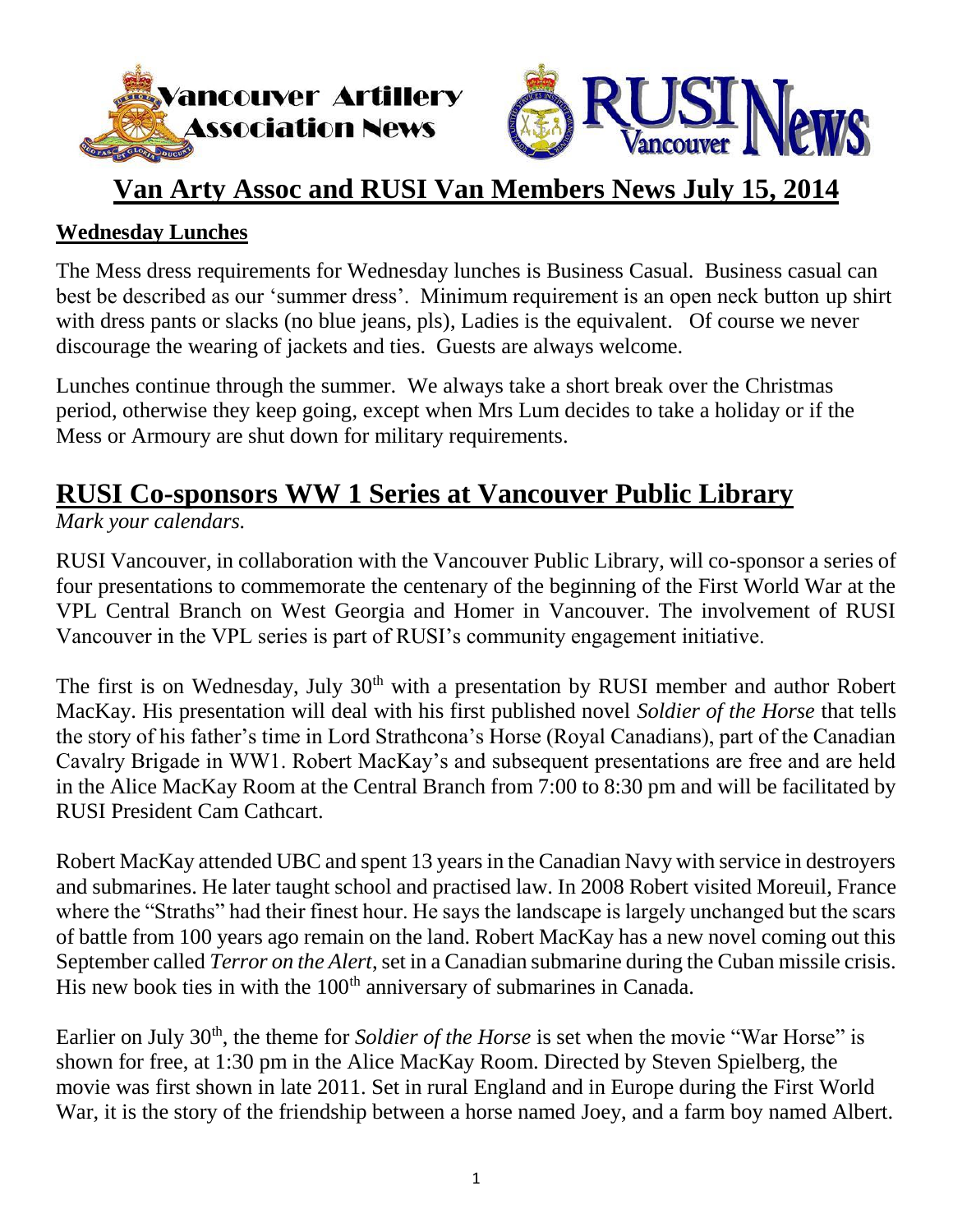Hard times forces the horse to be sold to the British Army for use in cavalry charges against the enemy, much like those experienced by Robert MacKay's father. "War Horse" is described as *"*one the great stories of friendship and war" through the odyssey of Joey, the war horse.

- The next RUSI-VPL presentation will be on Tuesday, September 16<sup>th</sup> featuring *From the West Coast to the Western Front* a new book co-authored by Mark Forsythe and Greg Dickson.
- On Tuesday, October  $7<sup>th</sup>$  Keith Maxwell, Vice President of RUSI and a military historian, will provide a presentation on the topic of *Canada and the First World War.*
- The final RUSI sponsored presentation will be on Monday, November 3rd. It will feature Dr. James Wood, from the University of BC Okanagan. His subject is *["British Columbia](http://www.vpl.ca/calendar/index.php/calendar/progid/48326)  [and the Great War"](http://www.vpl.ca/calendar/index.php/calendar/progid/48326).*

In addition RUSI, in cooperation with various Regimental museums in Vancouver, will organize and install First World War memorabilia displays at three separate Vancouver Public Library branches. These are Kensington, Terry Salman (Hillcrest) and Kerrisdale. The exhibits will be installed at these branches from October 15 to November 15.

Kennard said he, Roger Pawlowski and Roland Stevens were using side-scan sonar to survey the lake bottom when they discovered the plane wreck on June 27. Sonar images show the plane's nose and vertical stabilizers are missing, but otherwise the aircraft remains mostly intact. The team was surprised when the sonar found the wreck farther from shore than what the witnesses indicated, Kennard said. "All of sudden, 'ho, what's that?' he said. "Then you see the sonar image of the plane, then you say 'wow.'" The wreck still belongs to the Air Force, which didn't have an immediate comment on the discovery.

## **Canadiana: Putting Canadian History Online**

*[MARIE-DANIELLE](http://ottawacitizen.com/author/mariedaniellesmith) SMITH July 4, 2014*



*Papers from Colonel John By's estate are among the six million images already available online. Chris Mikula / Ottawa Citizen*

The shelves are literally groaning under the weight of cartloads of microfilm at Canadiana, an organization working to create a massive digital library of Canadian history. Established in 1978, the organization was involved in creating the same cartloads of microfilm images of documents from Library and Archives

Canada. Since the early 2000s, it has kept pace with new technology, continuing its partnership with the library by digitizing documents and the already-created microfilms. For its 'Early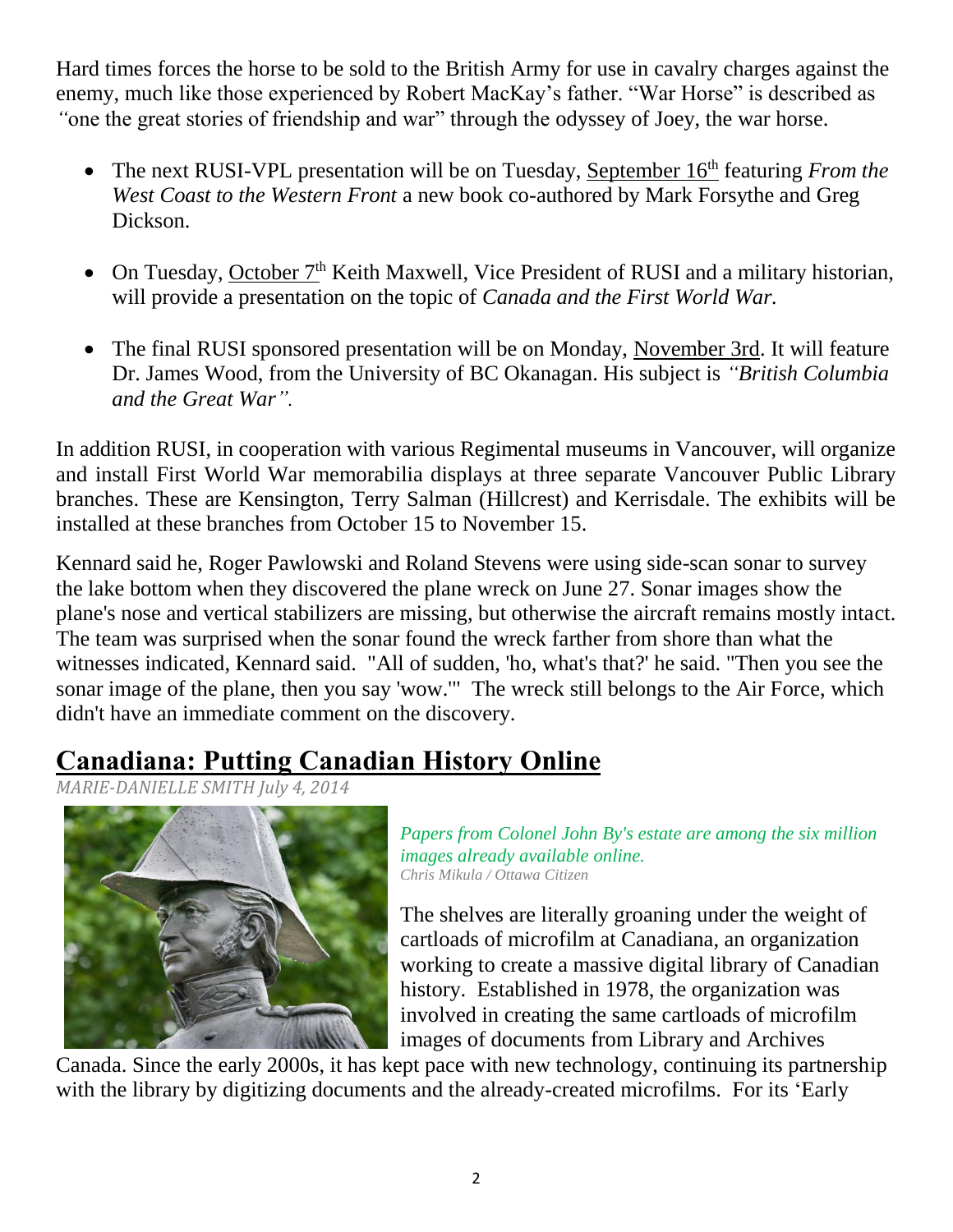Canadiana' project, consisting mostly of published documents, more than 250,000 pages per year are being digitized. More collections are searchable on the Canadiana Discovery Portal.

The Heritage project, which is putting images of the microfilms online, reached 15 million digitized pages in April out of a total of 60 million that it hopes to digitize in the next few years. More than six million of these images are already available and searchable on a free public website. Some of these include papers from Colonel John By's estate, records from the Central Experimental Farm and the notebooks of Canadian poet Archibald Lampman. Listed but not yet available are Barbara Ann Scott's "black scrapbook" and letterbooks from the superintending engineer of the Rideau Canal. Workers are "gobbling up the stuff as fast as they can get their hands on it," said spokesman Daniel Velarde of the digitization process. "People think it's like scanning a piece of paper," he said of the digitization process. "It's important to remember preservation is a process, not an event. It's not a one-time thing where you scan something and it's preserved. Digital storage is no less perishable than print." There are ways to ensure digital storage is more sustainable, like housing servers in separate locations and keeping multiple copies of all files.

The real challenge lies in creating metadata for the collections: descriptive information that allows users to search the collections with specific terms and find what they are looking for. It's one thing to do this with monographs, periodicals and documents that are typewritten. Software can be used to analyze the text and create a digital version automatically. But with most of the microfilm, pages are hand-written. "You're really going in blind," said Velarde. He said crowdsourcing transcription is one of the only ways to go about it. This can be done in partnership with people in research institutions who read and type out manuscripts, or commercial transcriptions that the organization would have to pay for. Once their work is done people will be able to access an enormous library of historical documents encompassing five themes: Aboriginal history, military history, landmark papers of prominent Canadians, government documents and genealogical information. "The sheer scale is kind of mindboggling," said Velarde. "The value really lies in the whole." For example, someone interested in Canadian military history will be able to access all kinds of materials: war diaries, government documents, registrars, militia lists, army registration documents, periodicals, gazettes, coverage of military operations, literature and poems about the war.

Aside from Library and Archives Canada, the non-profit organization partners with many universities, the Canadian Library Association, the Canadian Association of Research Libraries and Industry Canada on its various projects.

### **66 Year old Wreck of US Air Force plane found in Lake Ontario**

*Plane crashed in 1952 after crew bailed out when one engine failed.* THE ASSOCIATED PRESS JULY 8, 2014 06:56 AM

OSWEGO, N.Y. - The wreck of a US Air Force twin-engine plane that crashed into Lake Ontario more than 60 years ago has been found in deep water off upstate New York, a team of underwater explorers said Tuesday. The Beach Aircraft C-45 flew for miles (kilometres) on its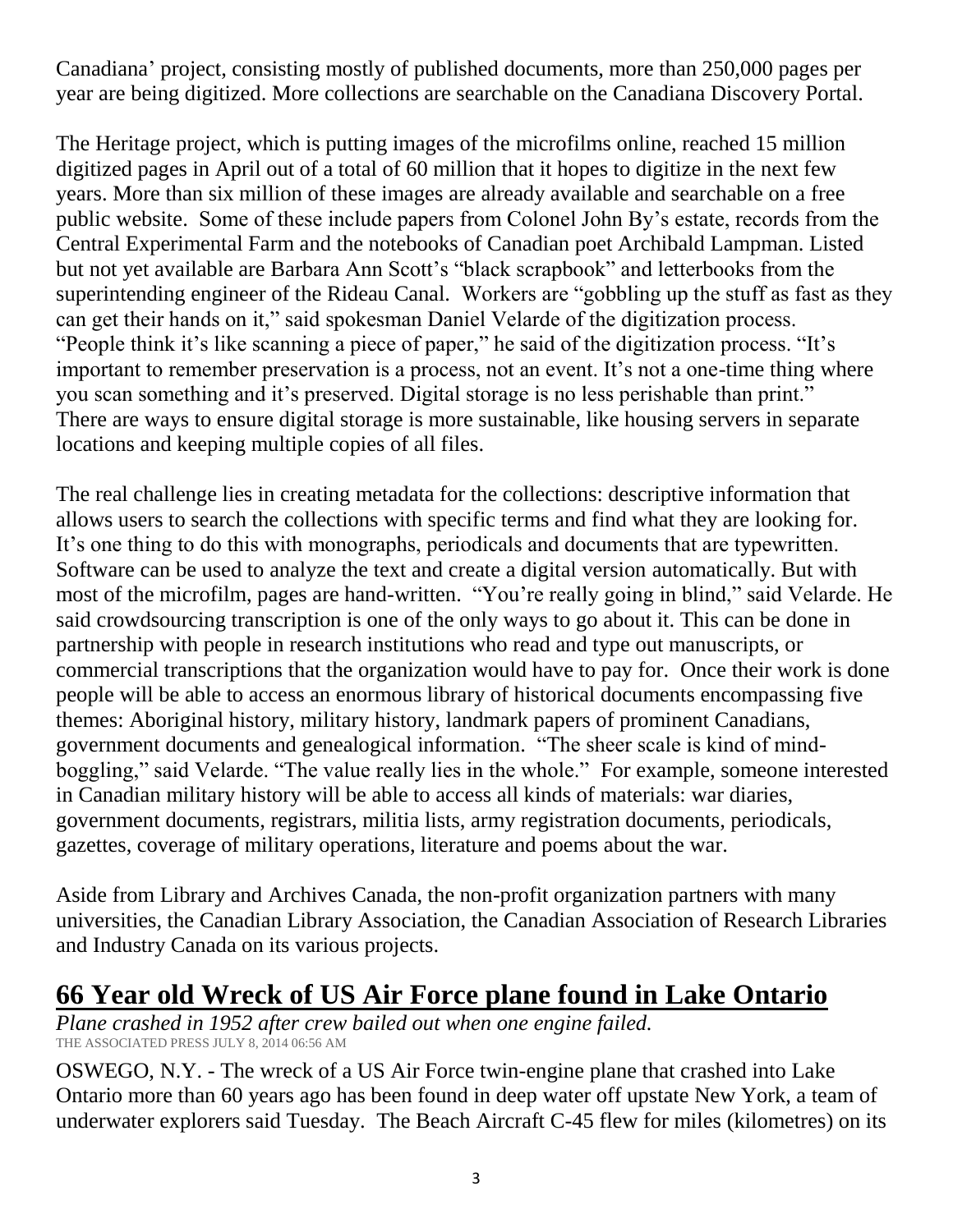own after its three-man crew and two civilian passengers bailed out when one of the engines failed during a flight over central New York in 1952. The aircraft flew on automatic pilot for more than an hour before it crashed into the lake northwest of Oswego, on the lake's southern shore 35 miles (56 kilometres) north of Syracuse.



*This June 27, 2014 underwater photo shows the wreck of a U.S. Air Force C-45 that crashed into Lake Ontario in deep water off the coast of Oswego N.Y., more than 60 years ago. (AP / Roger Pawlowski)*

A trio of explorers from the Rochester area said they located the nearly intact plane in more than 150 feet (45 metres) of water while searching for historic shipwrecks on the lake's eastern end on June 27. One of the searchers, Jim Kennard, said the C-45 was on a routine flight on Sept. 11, 1952, from Bedford, Massachusetts, to Griffiss Air Force Base in Rome, New York, when the left engine began failing about 50 miles (80 kilometres) from its destination. As the plane started to lose altitude, the pilot believed it would soon crash and ordered the other two Air Force officers on board and the two civilians to parachute from the aircraft at 2,500 feet (760 metres). Before bailing out, the pilot set the auto pilot on a course that would steer the plane clear of inhabited areas. All five landed safely. The lightened plane gained altitude and changed course, heading out over open water. Witnesses reported seeing it crash into the lake about a mile (two kilometres) off Oswego. Two days of searches by Coast Guard ships and Air Force planes turned up no sign of wreckage.

Kennard said he, Roger Pawlowski and Roland Stevens were using side-scan sonar to survey the lake bottom when they discovered the plane wreck on June 27. Sonar images show the plane's nose and vertical stabilizers are missing, but otherwise the aircraft remains mostly intact. The team was surprised when the sonar found the wreck farther from shore than what the witnesses indicated, Kennard said. "All of sudden, 'ho, what's that?' he said. "Then you see the sonar image of the plane, then you say 'wow.'" The wreck still belongs to the Air Force, which didn't have an immediate comment on the discovery.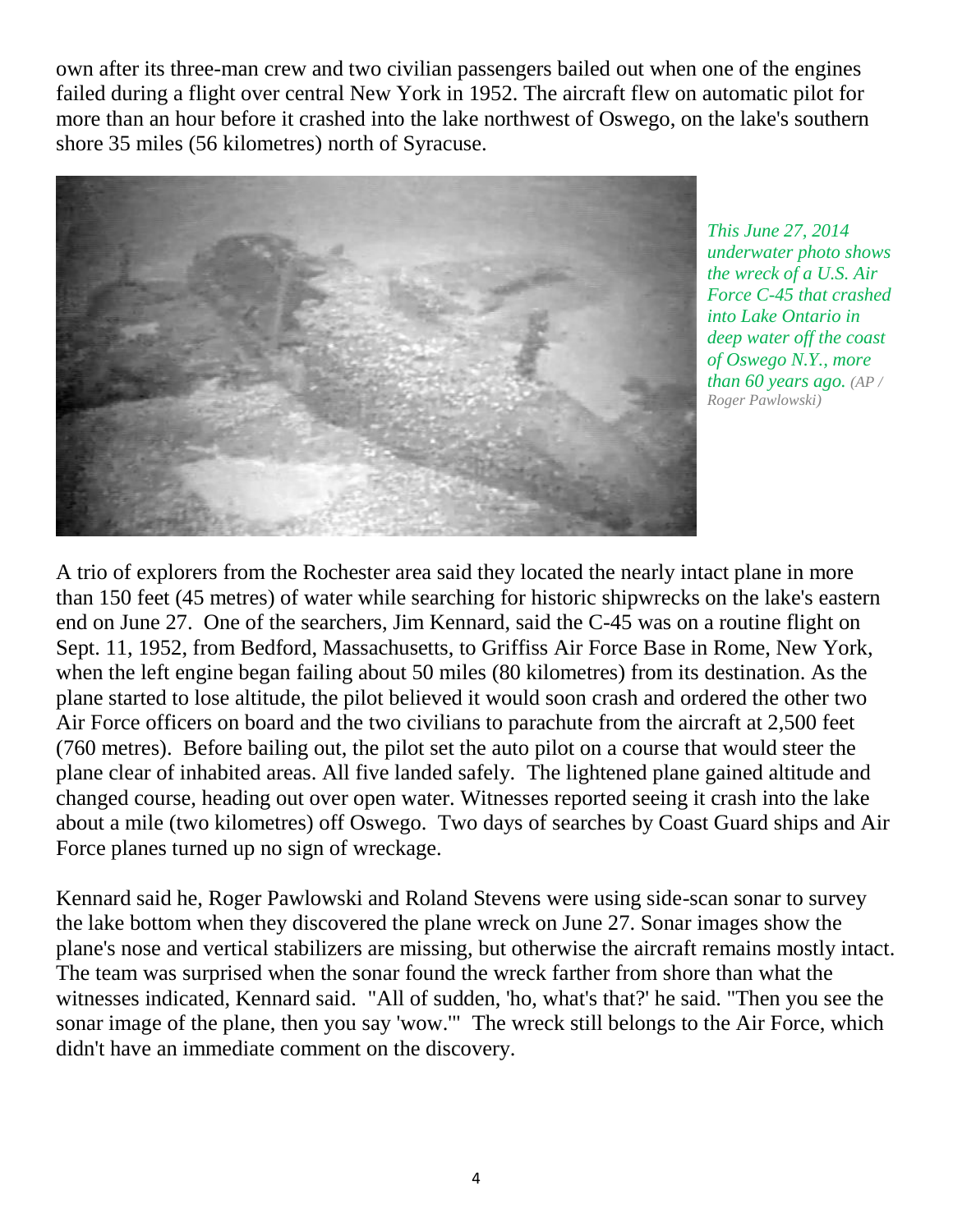## **War graves: First World War archive goes online**

*Families will now find it easier to find details of relatives who died in the two world wars* 8 JUL 2014



The [Commonwealth](http://www.cwgc.org/) War Graves [Commission,](http://www.cwgc.org/) has completed a five-year project to digitise more than 300,000 documents relating to those who died in the two world wars. Updated online archives, launched yesterday to coincide with the centenary of the First World War, will make it easier for people to find information about family members and loved ones who died during the two world

wars.

"The documents are a window into the past, and the incredible work carried out after the First World War to ensure those who died would be not be forgotten," the commission's archivist and records manager Andrew Fetherson told The Scotsman. Unlike other websites, the Commonwealth War Graves Commission does not charge users for accessing the information.

The organisation has also launched a new microsite, Discover 14-18, which will help people locate and visit the memorial sites more easily. The extensive archives include the details of the 1.7 million men and women from Commonwealth forces who lost their lives in both world wars. Information on the 67,000 civilians who died as a result of enemy action during the Second World War is also available. People can search for information using a surname, date, war, rank, regiment, awards, service number, or any combination of those criteria. Users will be able to discover where the person was buried or commemorated, details of personal headstone inscriptions, date of death and some documents may even reveal details of their final journey to the grave and details of their next-of-kin. "It is this direct link back to a muddy field or a hastily dug grave, in any one of the hundreds of different battlefields and theatres of war that made up the First World War that imbue these records with meaning, authenticity and a sense of history", Fetherson said. ·

# **Passing the torch at RCA Museum**

*Marc George is proud of the work done by the staff under his direction at the RCA Museum. After eight years as director, George is retiring on Aug 29*

CFB SHILO — After eight years at the helm of one of the country's finest military museums, Marc George is passing the baton in the never-ending marathon to preserve and protect some of our nation's most important artifacts.

George is humbled by the role he has played preserving the past. "These artifacts are touchstones of Canadian culture and there is a sense of overwhelming responsibility that these items are in your care," he says, standing in a building used to store relics from wars past.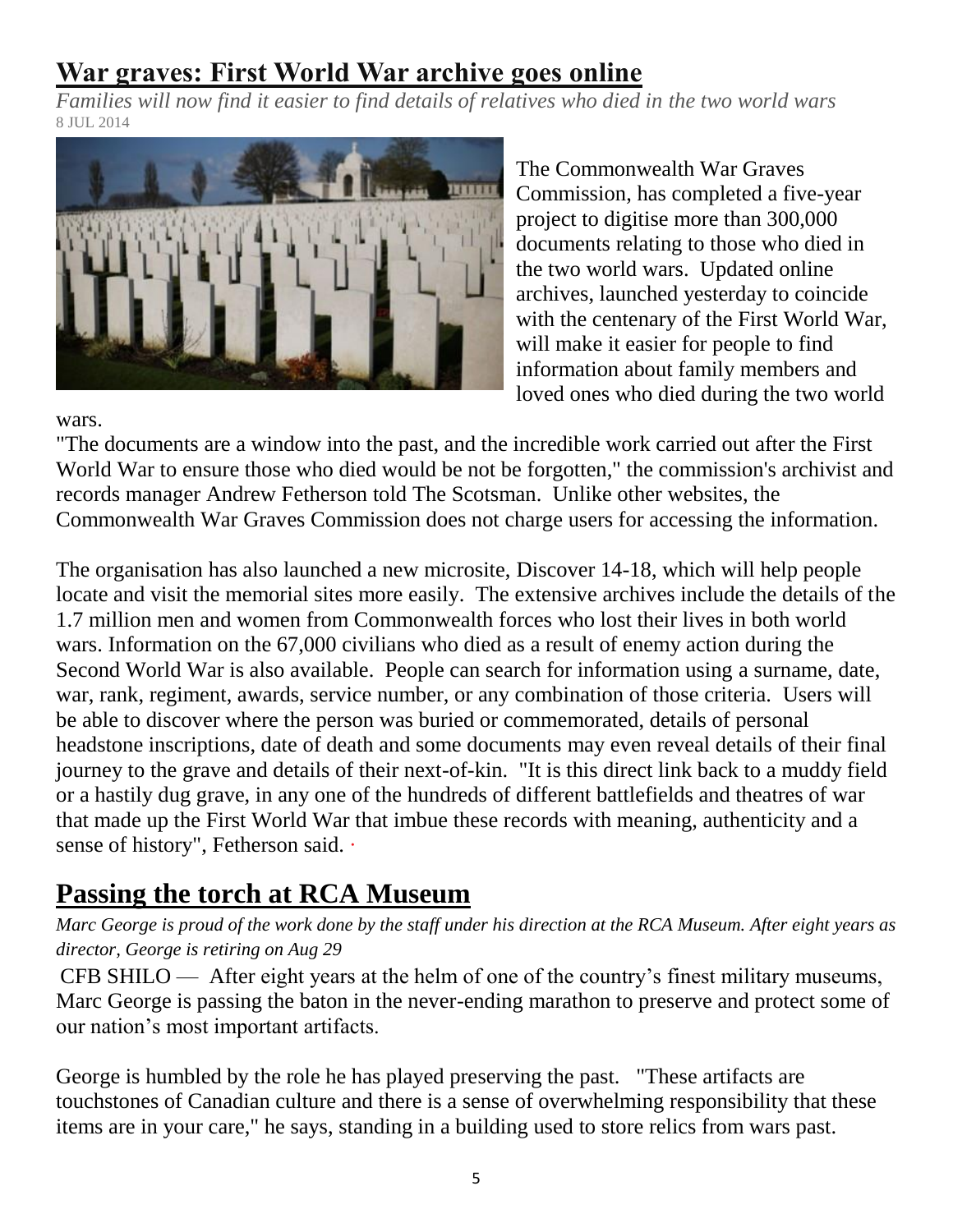"We do our utmost to look after them." Some of the vehicles, planes and guns — tattering and banged up, with paint peeling off — that line the building appear as though they have come



here to die. In truth, it is the exact opposite. It is in this shed where they go to be reborn.

*George stands between two gun carriages — one that carried Queen Victoria through the streets of London on her funeral day, the other that carried Capt. Nichola Goddard, the first Canadian female soldier killed during combat in Afghanistan in 2006.*

Most museum visitors, who marvel at the 50,000 square feet of the Royal Canadian Artillery Museum, never get to see this aspect of what

George and his team do. George is a walking history book as he shows off some of the museum's treasures; the words "This is the only one left in the world" roll off his tongue with some frequency as he moves about.

Stopping in front of a Diamond T lorry truck with a caravan mounted on the back, George explains that the quarters belonged to Gen. Harry Crerar. The caravan is where Crerar — Canada's leading field commander in the Second World War — would meet with the likes of Winston Churchill, Bernard Montgomery and Dwight Eisenhower to discuss strategy. "For me, it's like time travel," George says. "The magic of museums is that it's your perspective. Once you stand in front of this, it's yours forever and it's yours in a way that is unique to you." If we're all connected by seven degrees of separation, standing in front of vehicles that were driven by soldiers during battle is like being a half-step removed, he says. Peering over the



windshield of another vehicle into the driver's seat, George says, "The only thing missing is him (the soldier). It's why I think this place is wonderful." He stops in front of several other artifacts, as tidbits of information continue to flow.

*A Second World War White Scout Car with a white star — a symbol of Allied forces— placed crooked on the hood by Canadian soldiers so they wouldn't be mistaken as American,*

Like the time George Blackburn, who served in Second World War and wrote "'The Guns of Normandy," rode in the museum's restored White Scout Car just weeks prior to his sudden passing. It was the first time he had been in such a vehicle since the war, George says. It's the same car that creates a flurry of discussion any time it is loaned out to parades. George says when the car goes out in public, he is always met by a group of irritated Americans. Their displeasure comes from the decal on the car, or, at least, in its application. A crooked white star adorns the hood of the vehicle, a symbol of the Allied forces in the war. George says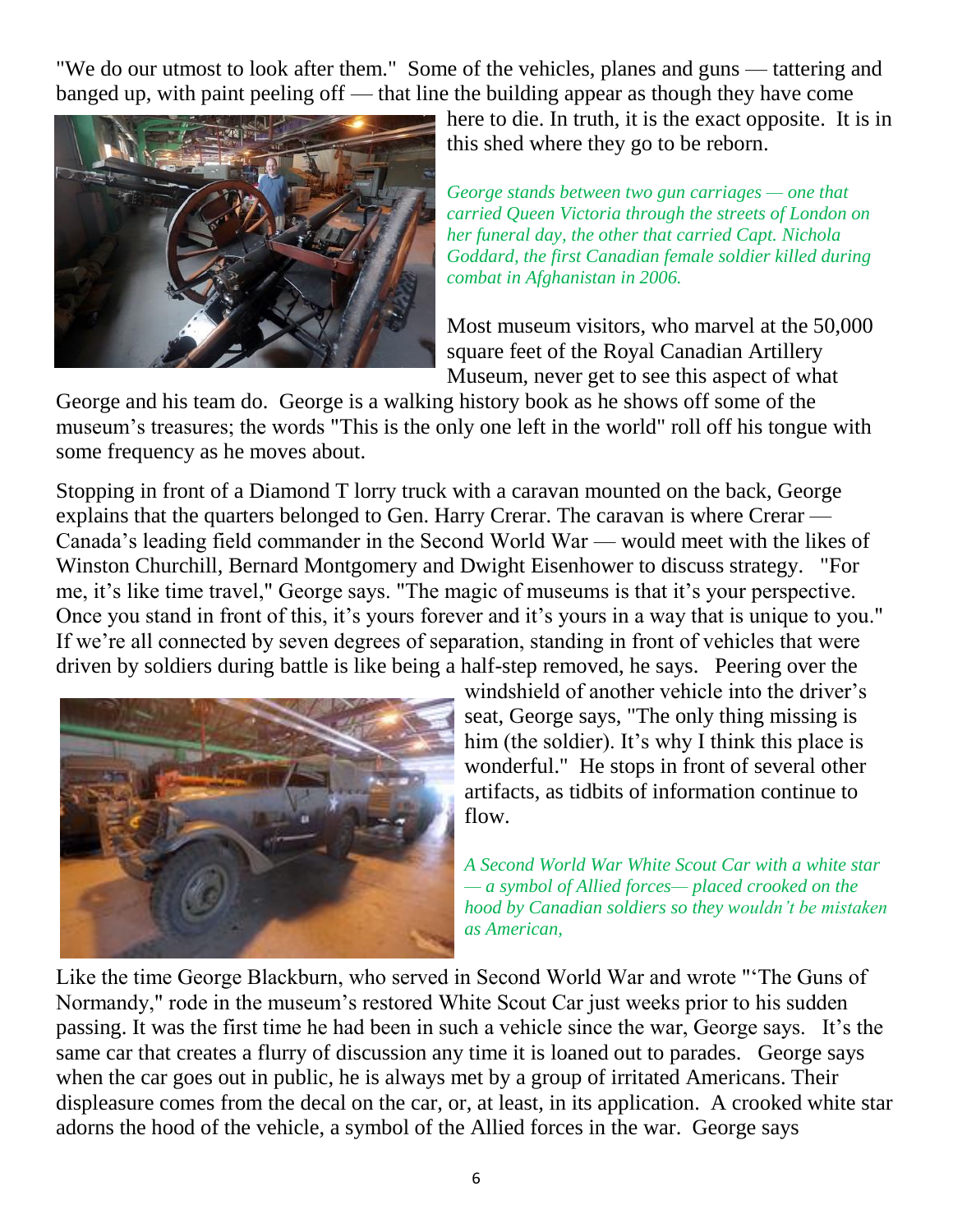Americans are offended that the star isn't placed straight on the hood, perpendicular with the bumper. "During the war, the Canadians would put the stars on crooked because they didn't want to be mistaken as Americans. It's something that I really like and any time you see a crooked star in old photos, it is almost 100 per cent certain a Canadian vehicle."

Exiting the building, George hops in his vehicle and takes the five-minute trip back to the museum. On the way, he passes another outdoor compound and shed that he has managed to negotiate a deal with the owner to store more vehicles and crates of artifacts. On the ride, he talks about how integral the staff has been to the evolution of the museum. He's adamant they are thanked for all of their tireless work, which often goes unnoticed, that they have contributed to the museum's success. Back at the museum, George strolls past more than 30 military guns that have long since gone silent, but whose stories live on in the country's largest outdoor artillery exhibit. The guns sit on concrete pads and feature an informative plaque, another of George's success stories. Off the ground and on the pads, the guns and vehicles will essentially last forever with a little tender love and care, he says.

Inside the museum, he points to some of the items he is most proud of, while children, on a local school tour, buzz back and forth reading about the past. George is proud of so many of the exhibits, in particular the Manitoba Gallery, which documents the province's military history. But his crowning achievement isn't a tank, gun or artifact on display or in storage. Instead, it's a simple piece of paper that states the museum's designation. Earlier this year, it was awarded the highest level designation for a Canadian museum. Of the more than 70 Canadian Forces museums scattered across the county, the RCA Museum is one of only four with the moniker. "I think the museum is in a good place now," George says. It was part of a process that step-by-step — through projects such as air climate control, lighting specifications and new insulation and siding, to name a few — will make George's job one of the most sought-after in the country when he retires on Aug. 29.

With a 25-year military career behind him and close to another decade at the museum, George plans to write a book about the First World War. He believes his experience as a gunner can offer a unique perspective into the country's most deadly war. George, who has been involved in several war documentaries with local filmmaker Graham Street, knows the transition won't be easy, but he also leaves with no regrets. "If given the chance, I'd do it all again," George says, standing in the heart of the museum that in so many ways he has ensured will endure long after his story is written.

**Who is it? Last Week:** From Bob Spring, one of our Museum workers - The triangular



patch would, for me, identify the gunners as being from the  $46<sup>th</sup>$ LAA Bty RCA doing a demo shoot in 1943 before going to Kiska. (It was the only Canadian Artillery on Kiska other than the 24th Field RCA). The 46th had been transferred to the Greenlight Force from 9 LAA Regt on 15 June, 1943, (9 officers and 261 OR's). It left for Adak in the Aleutians on 15 July. The helmets here were US issue, which the

Canadian contingent in the joint Canadian/US Operations Cottage and Greenlight for Kiska